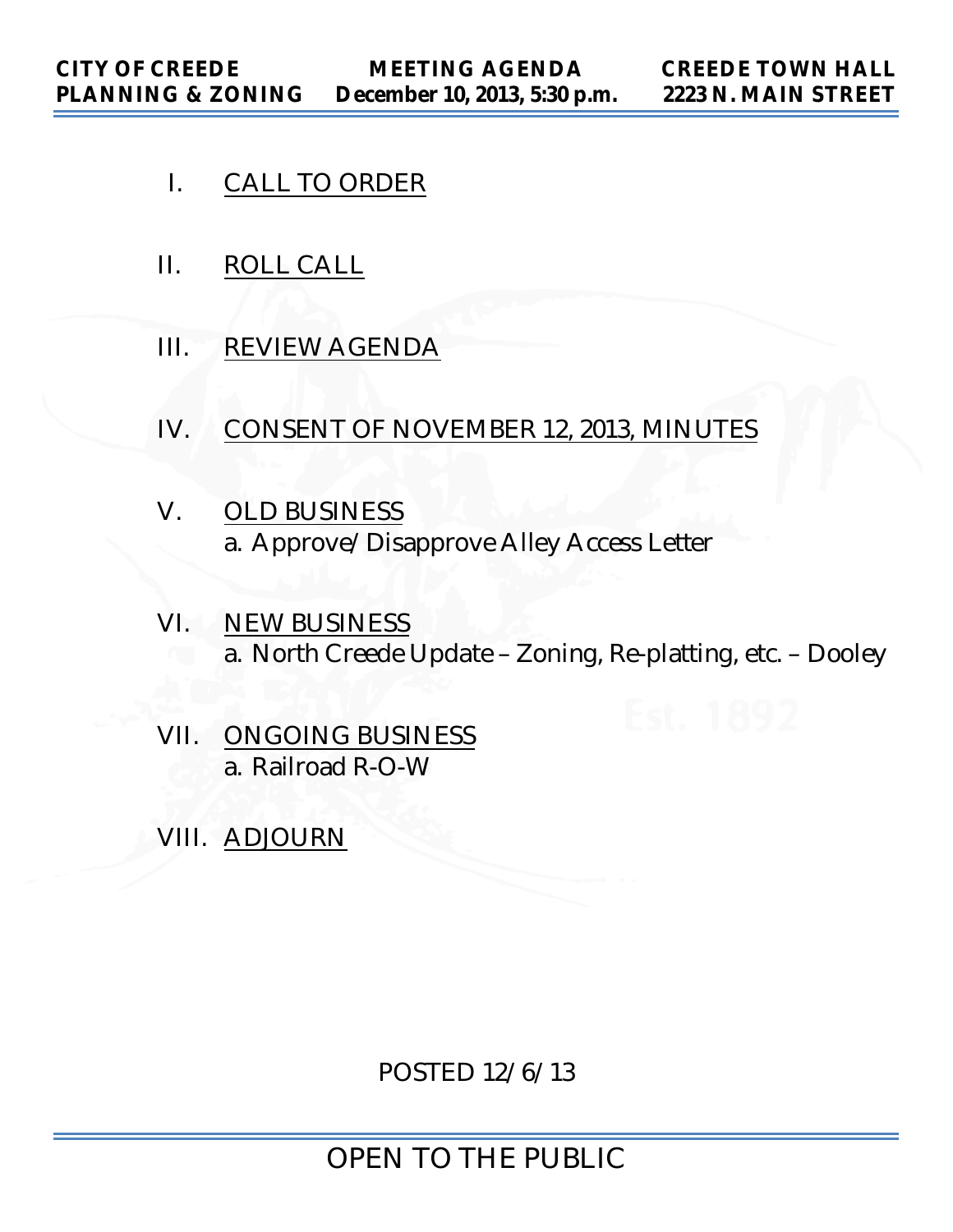## **PLANNING & ZONING COMMISSION CITY OF CREEDE, COLORADO – A TOWN November 12, 2013**

#### REGULAR MEETING

 The Planning and Zoning Commission of the City of Creede – a Town, County of Mineral, State of Colorado, met in the Creede Town Hall at the hour of 5:30 p.m. There being present at the call of the roll the following persons:

| <b>COMMISSIONERS PRESENT:</b> | Eric Grossman, Kay Wyley, Lauri Jordan |
|-------------------------------|----------------------------------------|
| <b>COMMISSIONERS ABSENT:</b>  | Rex Shepperd, Frank Freer              |

 Commissioner Jordan, presiding, declared a quorum present: Those members of staff also present were as follows: Clyde Dooley, Town Manager

Randi Snead, Town Clerk/Treasurer

#### AGENDA

 Commissioner Grossman moved and Commissioner Wyley seconded to approve the agenda as amended. The vote was unanimous. Commission Chair Jordan declared the motion carried.

#### CONSENT OF OCTOBER 8, 2013 MINUTES

 A mistake was identified in the October 8, 2013 minutes. Commissioner Grossman moved and Commissioner Wyley seconded to approve the October 8, 2013 minutes as amended. The vote was unanimous. Commission Chair Jordan declared the motion carried.

#### NEW BUSINESS

## REQUEST FOR BARRIER ON CITY PROPERTY

 Ken Leggitt was available to explain his project and answer questions. He planned to build a barrier alongside Loma partially on the city right-of-way to prevent traffic from colliding with his property. Commissioner Wyley moved and Commissioner Grossman seconded to recommend that the Board of Trustees approve the project contingent upon receiving a design and draft and Public Works review. The vote was unanimous. Commission Chair Jordan declared the motion carried.

#### SMALL TRACTS ACT

 Manager Dooley updated the Commission regarding plans to pursue a Small Tracts Act property exchange to alleviate easement concerns near the Cemetery. A letter had been sent and a response was expected soon.

#### REVIEW + ACTION/DIRECTION COMMERCIAL BUILDING PERMIT—KIP'S GRILL

 Manager Dooley shared some concerns with the planned building at Kip's Grill. The design showed a nonexistent sidewalk on 5<sup>th</sup> Street and it wasn't clear if the building would encroach on city property. The Commission advised Dooley to send a letter clarifying these concerns. Commissioner Grossman moved and Commissioner Wyley seconded to direct Manager Dooley to process Kip's Grill Building Permit 13-15 by Creede Building Inspector Review contingent upon satisfactory clarification of property lines and sidewalk. The vote was unanimous. Commission Chair Jordan declared the motion carried.

#### SETBACK VARIANCE REQUEST – AVERY AUGUR

 The applicant was not available to answer questions or explain his proposal. Staff is currently researching the correct process for variance requests.

#### ONGOING BUSINESS

# ADDRESS ALLEY ACCESS THROUGH BLOCKS 47, 48, 49, 50

 A Special Improvement District may be required to develop access to these properties. It isn't clear which property owners are interested in the project. The Commission directed Dooley to draft a letter to send to the property owners for review at the next regular Planning & Zoning meeting.

# ADJOURN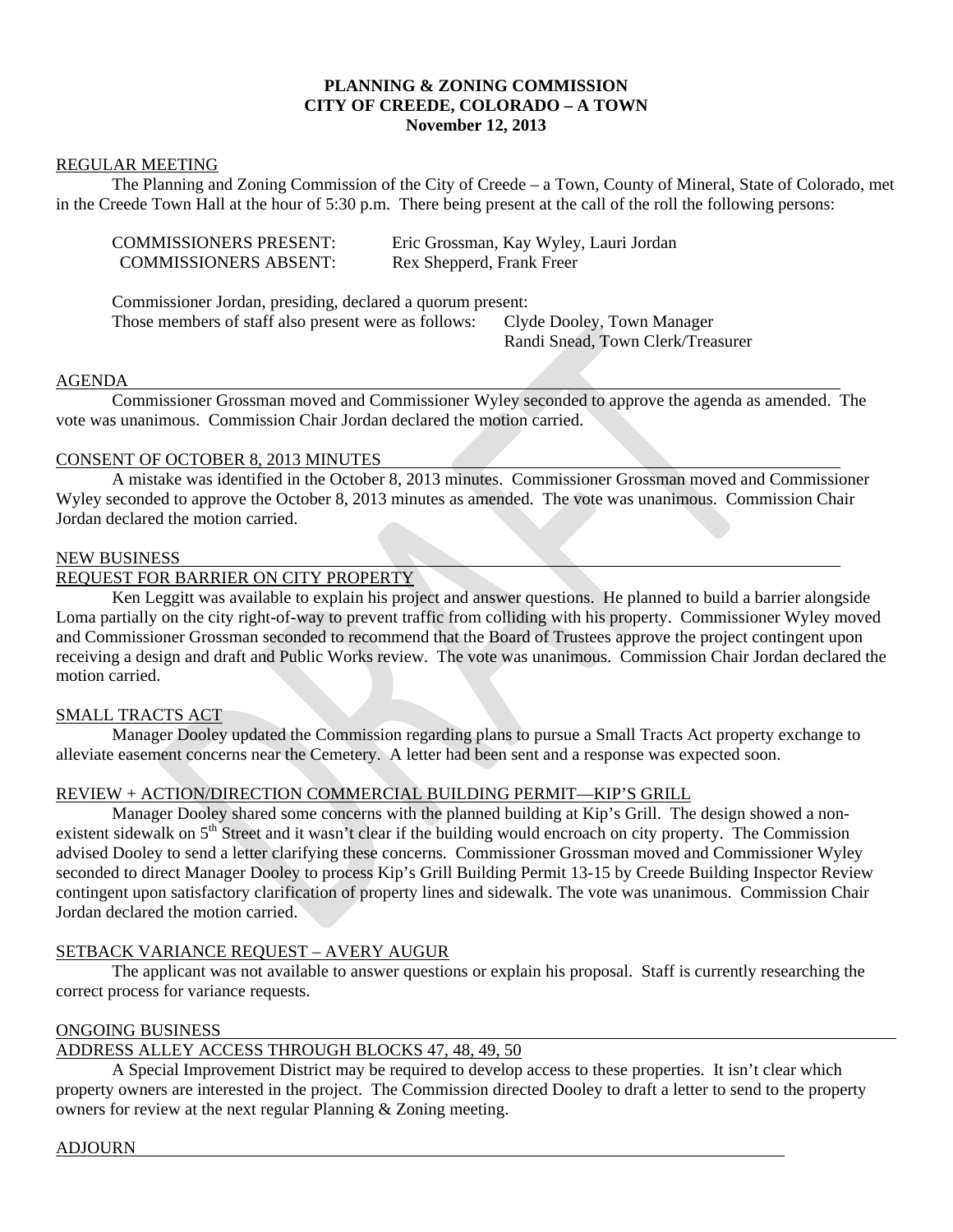There being no further business to come before the Planning and Zoning Commission at this time, Commissioner Wyley moved and Commissioner Grossman seconded that the meeting be adjourned at 6:34 p.m. The vote was unanimous. Commission Chair Jordan declared the motion carried.

Respectfully submitted:

\_\_\_\_\_\_\_\_\_\_\_\_\_\_\_\_\_\_\_\_\_\_\_\_\_\_\_\_\_\_\_\_\_

Randi Snead City Clerk/Treasurer